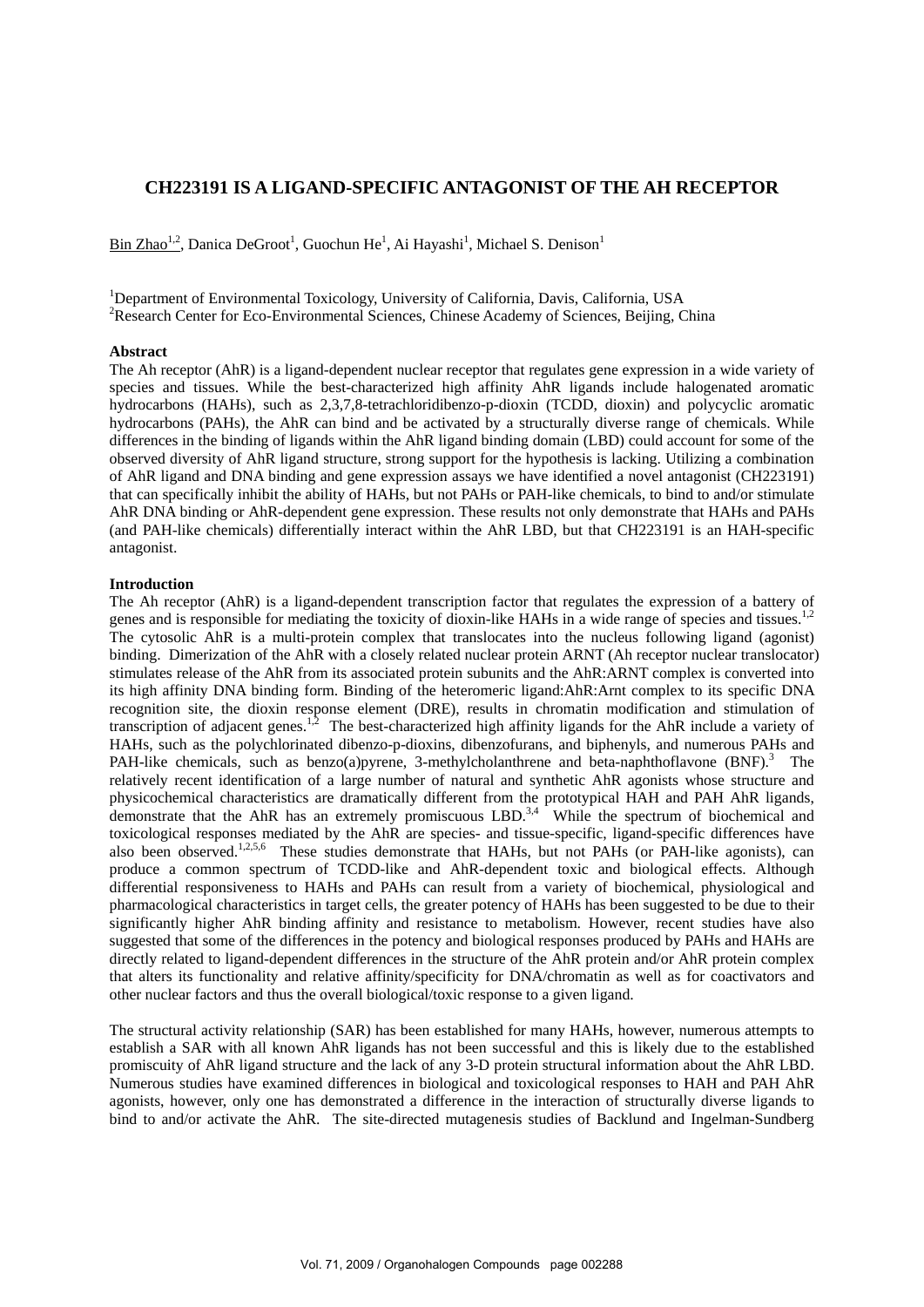identified a specific mutation within the human AhR LBD that negatively affected the ability of the relatively weak benzothiazole AhR agonist omeprazole, but not TCDD to activate the AhR.<sup>7</sup> These results could suggest that the binding of omeprazole and TCDD to the AhR LBD may involve distinct amino acids within the LBD. Taking this concept further it could be hypothesized that, the observed promiscuity of AhR ligands could be explained, at least in part, by the ability of structurally diverse ligands (or classes of ligands) to differentially interact with amino acids within the AhR LBD. In fact, the differential binding of ligands (agonists) to different residues within a receptor binding pocket of the steroid hormone receptor PXR has been previously demonstrated.<sup>8</sup> Unlike that of PXR, there exists no 3-dimensional crystal or NMR structure of the AhR LBD bound by different ligands to test this hypothesis. However, we propose that if ligands can actually differentially interact within the AhR LBD, then it should be possible to identify an antagonist that would differentially affect two structurally distinct AhR agonists.

### **Materials and Methods**

# **Chemicals**

TCDD, 2,3,7,8-tetrachlorodibenzofuran (TCDF) and [<sup>3</sup>H]TCDD were generously provided by Dr. Steven Safe (Texas A&M University, College Station, TX) and β-naphthoflavone (BNF) and DMSO were purchased from Aldrich (St. Louis, MO). CH223191 was purchased from Chembridge Corporation (San Diego, CA) and its structure confirmed by NMR (Figure 1). Cell culture reagents and media were purchased from Gibco/BRL (Grand Island, NY) and fetal calf serum from Atlanta Biologicals (Norcross, GA).

# **Cell Culture, Chemical Treatment and AhR-Dependent Luciferase Reporter Gene Expression**

Recombinant guinea pig intestinal adenocarcinoma (G16L1.1c8) cells were grown and maintained as previously described.<sup>9</sup> G16L1.1c8 cells contain the stably transfected DRE-driven firefly luciferase reporter plasmid pGudLuc1.1, whose transcription occurs in a ligand-, dose-, time- and AhR-dependent manner.<sup>9</sup> Cells were plated into white, clear-bottomed 96-well tissue culture plates (75,000 cells per well) and allowed to attach for 24 hrs. Cells were incubated with carrier solvent DMSO (1% final solvent concentration), or the indicated concentration of TCDD, BNF or a variety of other AhR agonists, or the indicated chemicals plus CH223191 for 4 hrs at 37ºC. Luciferase activity was measured as we have previously described using Promega stabilized luciferase reagent and activity was expressed relative to that induced by TCDD.

# **DNA Binding Analysis**

Guinea pig hepatic cytosol was prepared as we have demonstrated previously and aliquots were stored frozen at - 80°C until use and gel retardation analysis carried out as previously described.<sup>10</sup> For this analysis, cytosol (8 mg of protein/ml) was incubated with indicated concentration of TCDD  $(2 \text{ nM})$ , BNF  $(2 \mu \text{M})$  or carrier solvent (DMSO) or co-incubation of these compounds with the indicated concentration of CH223191 for 2 hr at 20ºC, followed by gel retardation analysis.<sup>10</sup> The amount of  $\int^{32}P$ ]-labeled DRE present in the TCDD-inducible protein-DNA complex was measured using a Molecular Dynamics Phosphorimager, and the amount of radioactivity in the inducible protein-DNA complex minus that present in the same position in the DMSO sample lane allowed calculation of the amount of ligand-induced AhR:Arnt: DRE complex. The amount of induced protein-DNA complex formation was expressed relative to that produced by a maximal TCDD or BNF induction.

# **Results and Discussion**

### **CH223191 Inhibits TCDD- but not BNF-induced AhR-dependent luciferase gene expression in cells**

CH223191 has been previously shown to antagonize the ability of TCDD to stimulate AhR-dependent CYP1A1 gene expression in mice in vivo and in cells in culture.<sup>11</sup> To determine whether CH223191 can antagonize the induction of AhR-dependent gene expression by both TCDD and BNF, we examined its effect in guinea pig (G16L1.1c8) cells that contain a stably transfected DRE-luciferase reporter plasmid (figure 2). While CH223191 decreased induction of luciferase by 1 nM TCDD in a concentration-dependent manner, with 10  $\mu$ M CH223191 completely inhibiting TCDD induced luciferase activity, induction of luciferase activity by 10 μΜ BNF was only inhibited by 20% at the highest concentration of CH223191 (100 µM). These results demonstrate that CH223191 preferentially affects the ability of TCDD to activate AhR-dependent gene expression. The ability of CH223191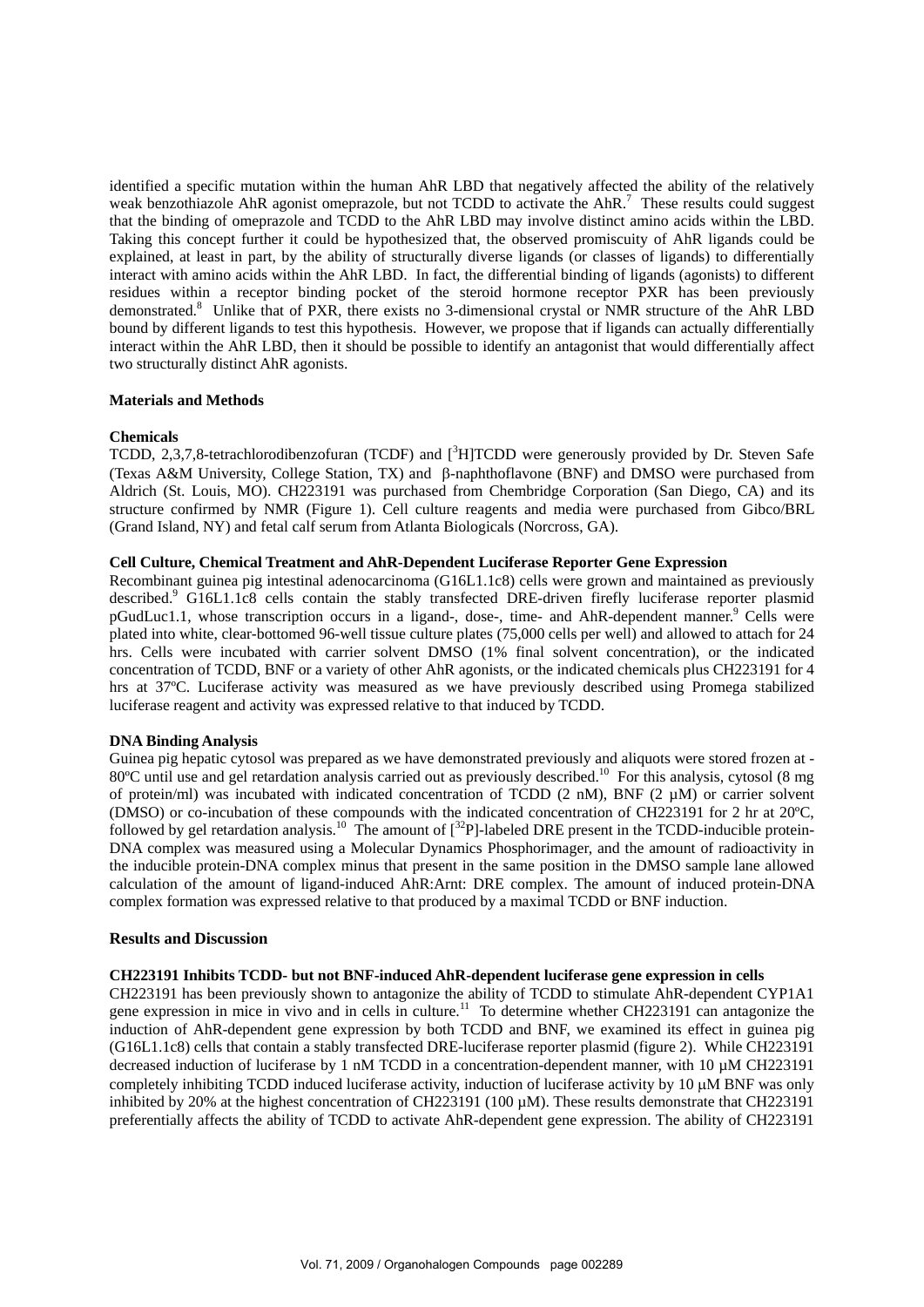to inhibit luciferase gene induction by TCDD but not BNF was also observed in rat, mouse and human cell lines (data not shown) demonstrating that this effect is not a species-specific. The relative inhibitory potency  $(IC_{50})$  of CH223191 against TCDD-dependent gene induction in G16L1.1c8 cells was estimated from these studies to be ~1.1 µM, a value significantly higher than the IC<sub>50</sub> of 0.03 µM previously reported for CH223191 inhibition of AhR-dependent gene expression in human hepatoma (HepG2) cells and this may reflect species specific differences between the guinea pig and human AhRs and/or cell lines.<sup>11</sup> Taken together, these results demonstrate that CH223191 is a preferential inhibitor of TCDD induced gene expression. In additional studies using AhR-defective mouse hepatoma cells (Tao-Hepa1c1c7) that contain a stably transfected fluorescently tagged AhR expression vector, we demonstrated that CH233191 could inhibit TCDD-, but not BNF-dependent nuclear translocation of the AhR (data not shown). These results demonstrated that the effect of CH233191 occurred prior to ligand-dependent nuclear localization of the AhR.

# **CH223191 specifically inhibits TCDD- but not BNF-stimulated AhR transformation and DNA binding**

Decreased TCDD-dependent nuclear translocation of the AhR by CH233191 could result from its ability to inhibit TCDD-dependent transformation of the AhR into its DNA binding form. To test this, we determined the effect of CH233191 on TCDD- and BNF-dependent transformation and DNA binding of the AhR in vitro using gel retardation analysis. Incubation of guinea pig hepatic cytosol with TCDD or BNF results in transformation and DNA binding of the AhR (Figure 3, first 3 lanes, ligand:AhR:Arnt:DRE complex indicated by the arrow). Similar to the gene expression results, CH223191 inhibited the ability of TCDD to stimulate AhR transformation/DNA binding; no effect on BNF-dependent AhR transformation/DNA binding was observed. (Figure 3, compare lanes 1-3 with 4-6). The lack of effect on preformed TCDD:AhR:Arnt:DRE complexes (data not shown) indicates that CH233191 inhibits DNA binding by the AhR rather than disrupting DNA bound AhR complexes and suggests an effect on AhR ligand (TCDD) binding. The ability of CH233191 to compete with [<sup>3</sup>H]TCDD for specific binding to the AhR was demonstrated in subsequent ligand binding experiments (data not shown). These results demonstrate that although CH233191 is an antagonist of the AhR and its inability to produce any agonist activity even at relatively high concentrations (100  $\mu$ M) and to compete with [<sup>3</sup>H]TCDD specific binding to the AhR is consistent with it being a pure AhR antagonist. In addition, the ability of CH233191 to inhibit TCDD-dependent activation of the AhR and AhR signaling pathway, with little effect on BNF-dependent AhR activation, suggests that it is a ligand (TCDD) specific AhR antagonist. These results, combined with the previously published ability of CH233191 to antagonize TCDD-dependent gene induction and toxic effects in mice in vivo, supports it utility as a potential therapeutic agent to inhibit the adverse effects of toxic HAHs. Further studies are in progress to define the SAR aspects of CH233191 responsible for its ligand-selective activity and to examine its interactions within the current homology model of the AhR LBD using docking in order to gain insights into its ligand-specificity.

### **Acknowledgements**

This work was supported by the National Institutes of Environmental Health Science (ES012498, ES07685 and ES04699 (Superfund Basic Research Grant)) and the California Agricultural Experiment Station.

### **References**

- 1. Hankinson O. *Annu Rev Pharmacol Toxicol* 1995;35:307.
- 2. Schmidt JV, Bradfield CA. *Annu Rev Pharmacol Toxicol* 1996;12:55.
- 3. Denison MS, Nagy SR. *Annu Rev Pharmacol Toxicol* 2003;43:309.
- 4. Denison MS, Seidel SD, Rogers WJ, Ziccardi M, Winter GM, Heath-Pagliuso S. in: Molecular Biology Approaches to Toxicology (Puga A and Wallace KB, eds);1999:393-410, Taylor & Francis.
- 5. Safe S. *Crit Rev Toxicol* 1990;21:51.
- 6. Poland A, Knutson JC. *Annu Rev Pharmacol Toxicol* 1982;22:517.
- 7. Backlund M, Ingelman-Sundberg M. *Mol Pharmacol* 2004;65:416.
- 8. Ekins S, Chang C, Mani S, Krasowski MD, Reschly EJ, Iyer M, Kholodovych V, Ai N, Welsh WJ, Sinz M, Swaan PW, Patel R, Bachmann K. *Mol Pharmacol* 2007;72:592.
- 9. Garrison, PM, Tullis K, Aarts JMMJG, Brouwer A, Giesy JP, Denison MS. *Fund Appl Toxicol* 1996;30:194.
- 10. Denison MS, Rogers JM, Rushing SR, Jones CL, Tetangco SC, Heath-Pagliuso S. In: Current protocols in toxicology (Maines M et al. eds). 2002; 4.8.1–4.8.45, John Wiley and Sons.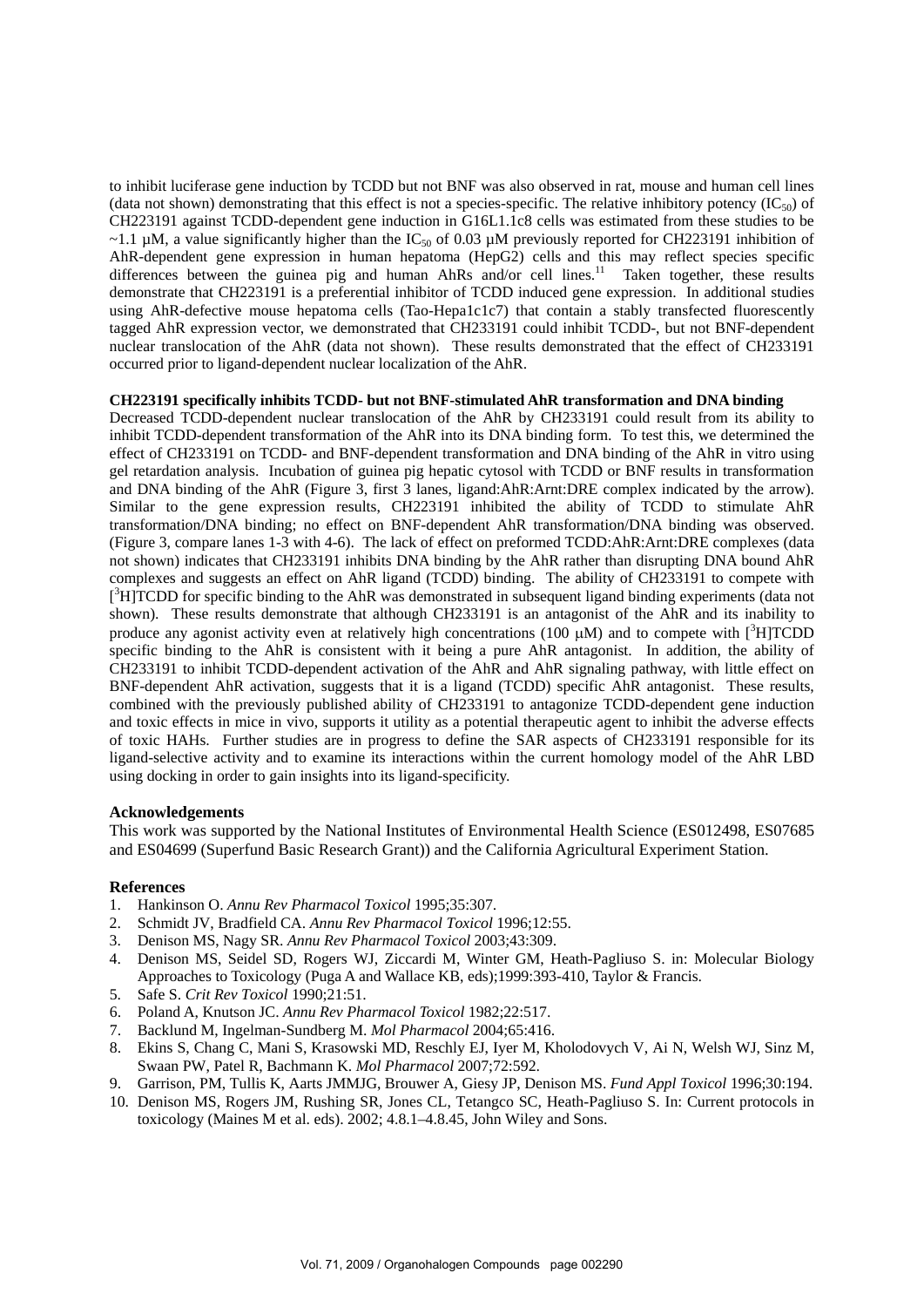11. Kim SH, Henry EC, Kim DK, Kim YH, Shin KJ, Han MS, Lee TG, Kang JK, Gasiewicz TA, Ryu SH, Suh PG. *Mol Pharmacol* 2006;69:1871.



Figure 1. Structure of antagonist CH223191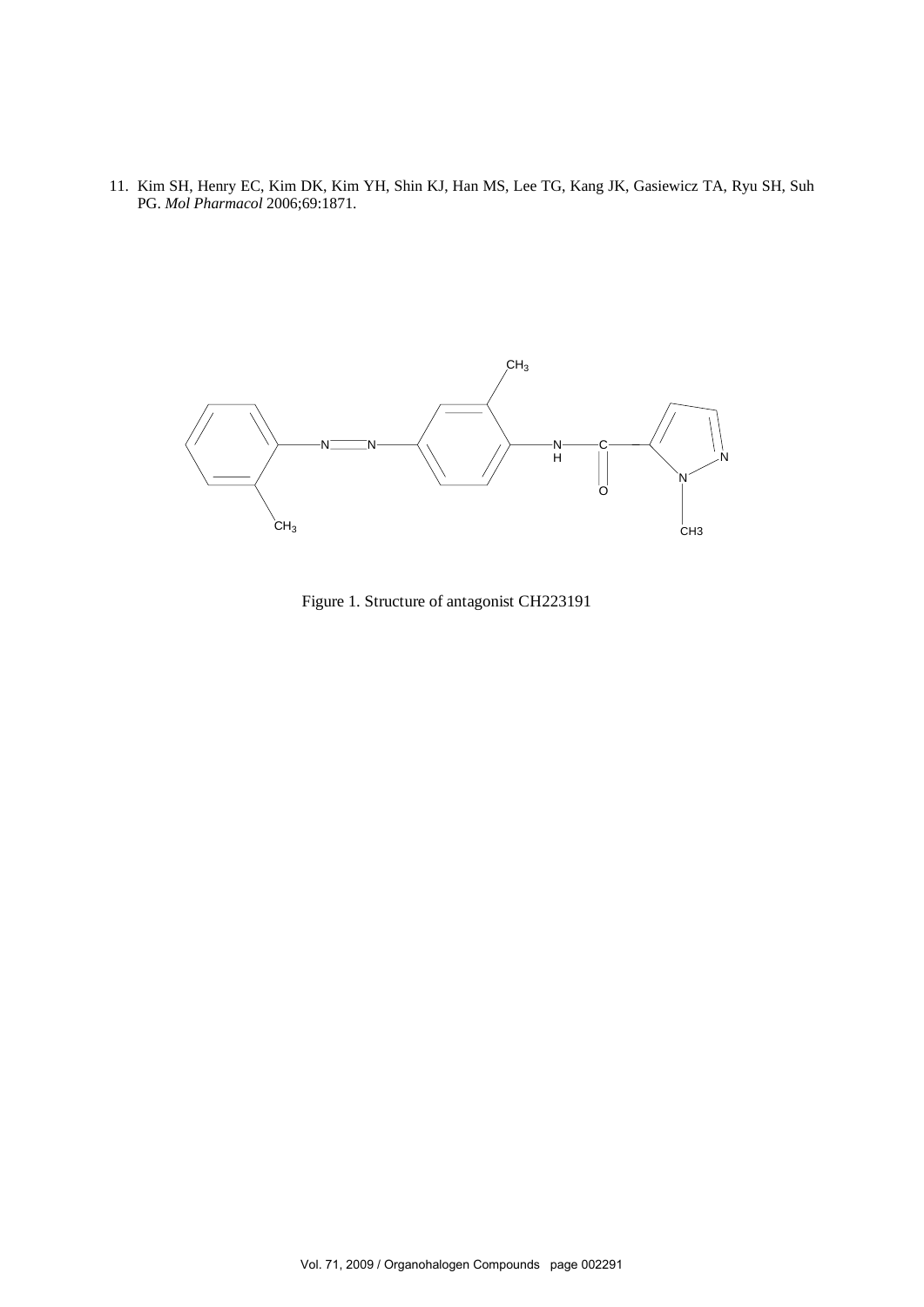

Figure 2. Effect of CH223191 to inhibit TCDD- or BNF-mediated AhR-dependent luciferase reporter gene expression in the guinea pig G16L1.1c8 cells.